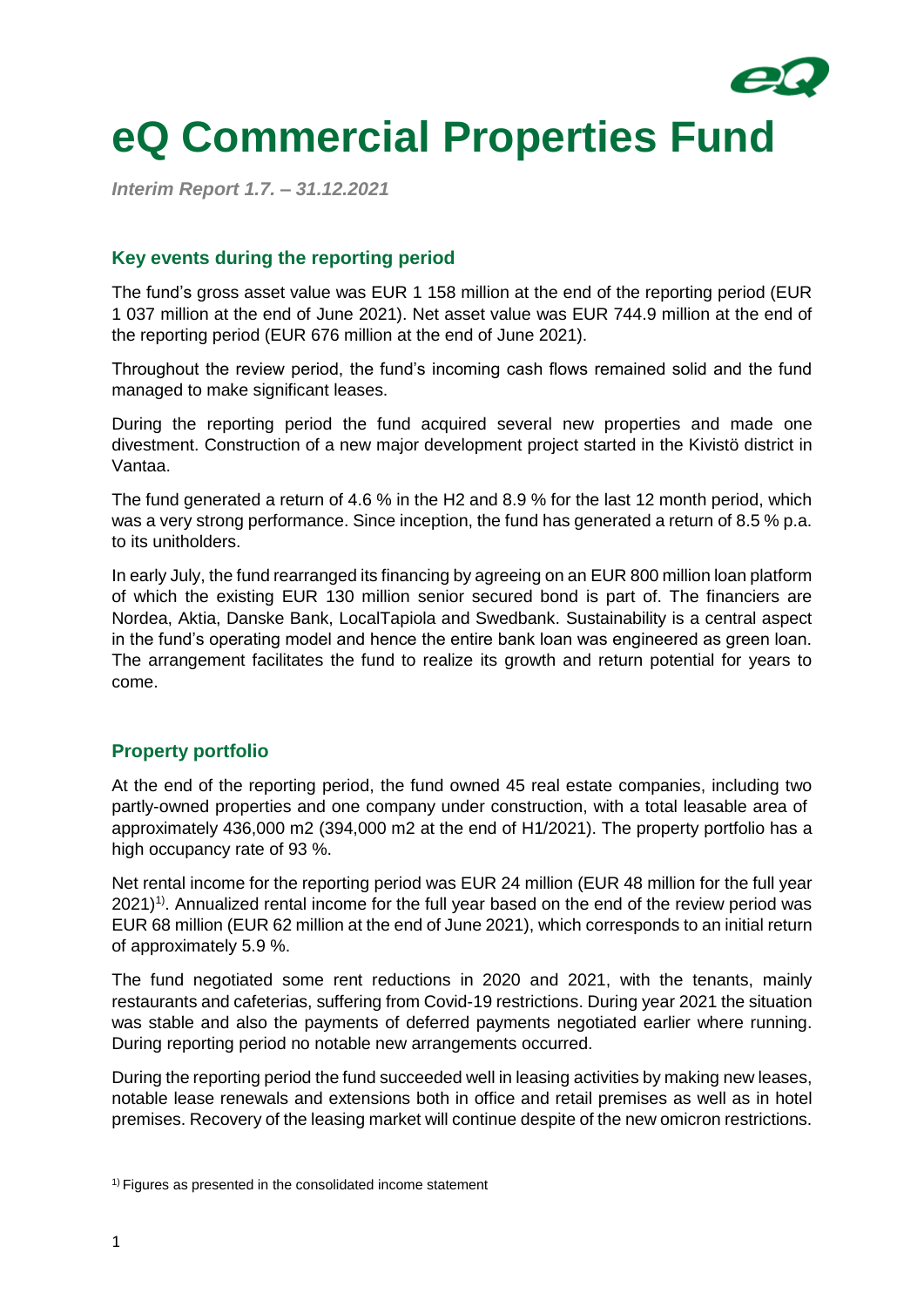

At the end of the reporting period, the fund had 509 individual rental agreements and 350 unique tenants. The five largest tenants accounted for 30 % of the rental income. The weighted average lease term of the portfolio at the end of the reporting period was 5.6 years (5.4 years at the end of June 2021).

The real estate investment market in Finland recovered to pre-pandemic levels in 2021 and the fund made actively acquisitions during H2/2022. The fund acquired through five separate transactions six properties during H2/2021. The fund purchased two office properties in Tampere center, an office property in Tikkurila, Vantaa, a logistic property in Tuusula and the second construction phase of a retail park, of which the fund already owns the first construction phase built in 2018.

In addition a major development project, a local center in Kivistö Vantaa, was acquired. The local centre will offer versatile services when it opens in 2023. Anchor tenants are HOK-Elanto, Lidl and City of Vantaa.

In addition the Fund signed a purchase of a local shopping centre located in Espoo Centre and the transaction was closed in January 2022 after the reporting period.

In December the fund divested Parking property from Jätkäsaari, Helsinki. The fund had developed the property and it was completed beginning of 2021. The market situation was excellent for a profitable divestment.

The rental income generated by properties within the Capital Region and Greater Helsinki Area was 74 % of rental income, at the end of the reporting period. Rental income from within the Helsinki-Turku-Tampere growth triangle accounted for 98 % of rental income.

| Rental income by asset location |     | Rental income by asset type |     |
|---------------------------------|-----|-----------------------------|-----|
| Capital Region                  | 72% | Office                      | 28% |
| Greater Helsinki Area           | 2%  | Retail                      | 23% |
| Tampere Area                    | 14% | Grocery                     | 22% |
| Hämeenlinna                     | 7%  | <b>Daily Services</b>       | 11% |
| Kuopio                          | 2%  | <b>Discount Retail</b>      | 6%  |
| Turku Area                      | 2%  | Hotel                       | 5%  |
|                                 |     | Industrial and logistics    | 4%  |

*Annualized rental income by asset location and type as of 31 December 2021*

# **Fund subscriptions & redemptions**

The fund's subscription dates occur quarterly at the end of March, June, September and December. The biannual redemption dates occur at the end of June and December with a six months' notice period.

During the reporting period the fund had two subscriptions days, at the end of September and end of December as well as a redemption day at the end of December (six months' notice period, in the end of June). Aggregate subscriptions during the reporting period amounted to EUR 45 million, while redemptions amounted to EUR 7 million.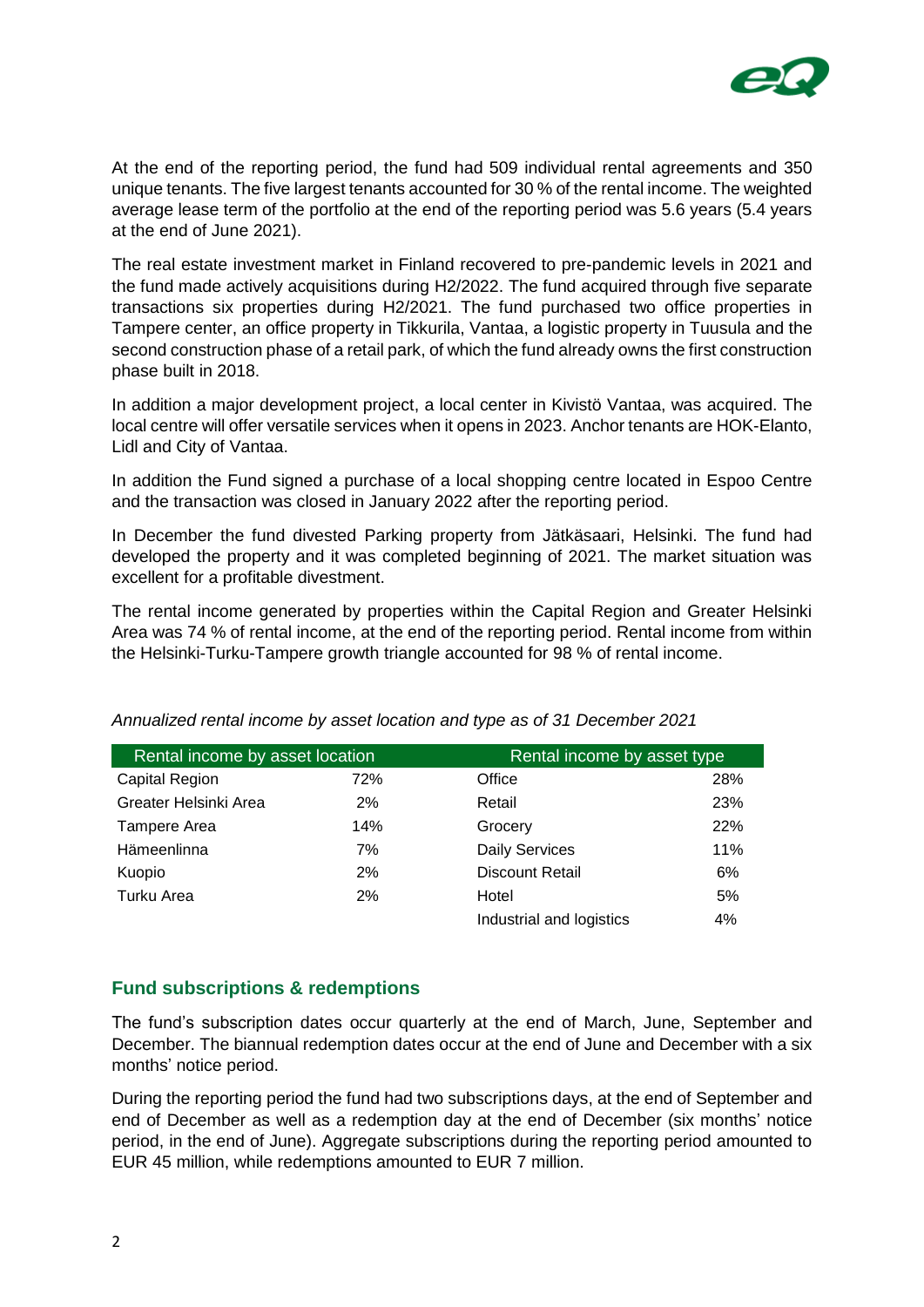

The fund distributed EUR 33 million of its 2020 profits to unitholders in April 2021.

# **Debt financing**

During the reporting period, the fund deployed EUR 36 million of new debt. Total interestbearing debt at the end of the reporting period stood at EUR 486 million (EUR 440 million at the end of June 2020), of which EUR 130 million was in the form of bond financing and EUR 356 million of term loans. All current financings are secured by a single pool of property assets.

In addition, the fund has an, so far unexploited, unsecured EUR 15 million revolving credit facility usable on short notice for any general business purposes.

In accordance with the fund rules, the fund may raise long-term debt the up to half of the gross asset value of the fund.

As of the end of December 2021 the fund's LTV ratio was 40.4 % (39.6 % as of the end of June 2020). The fund's interest coverage ratio was 5.0x (5.6x) on a rolling 12-month basis.

#### **Outlook**

The real estate investment market in Finland has recovered to pre-pandemic levels and increased activity has been seen in the leasing markets. The fund continues to see attractive opportunities to continue to grow line with its strategy. The market outlook for the year 2022 is positive.

The fund expects to invest approximately EUR 100 million in new acquisitions and building projects during the next six months. The fund will continue to focus on Helsinki and Tampere area. Active letting, stable net rental income and planned transactions and development projects advocates a positive outlook for 2022, including positive equity inflow.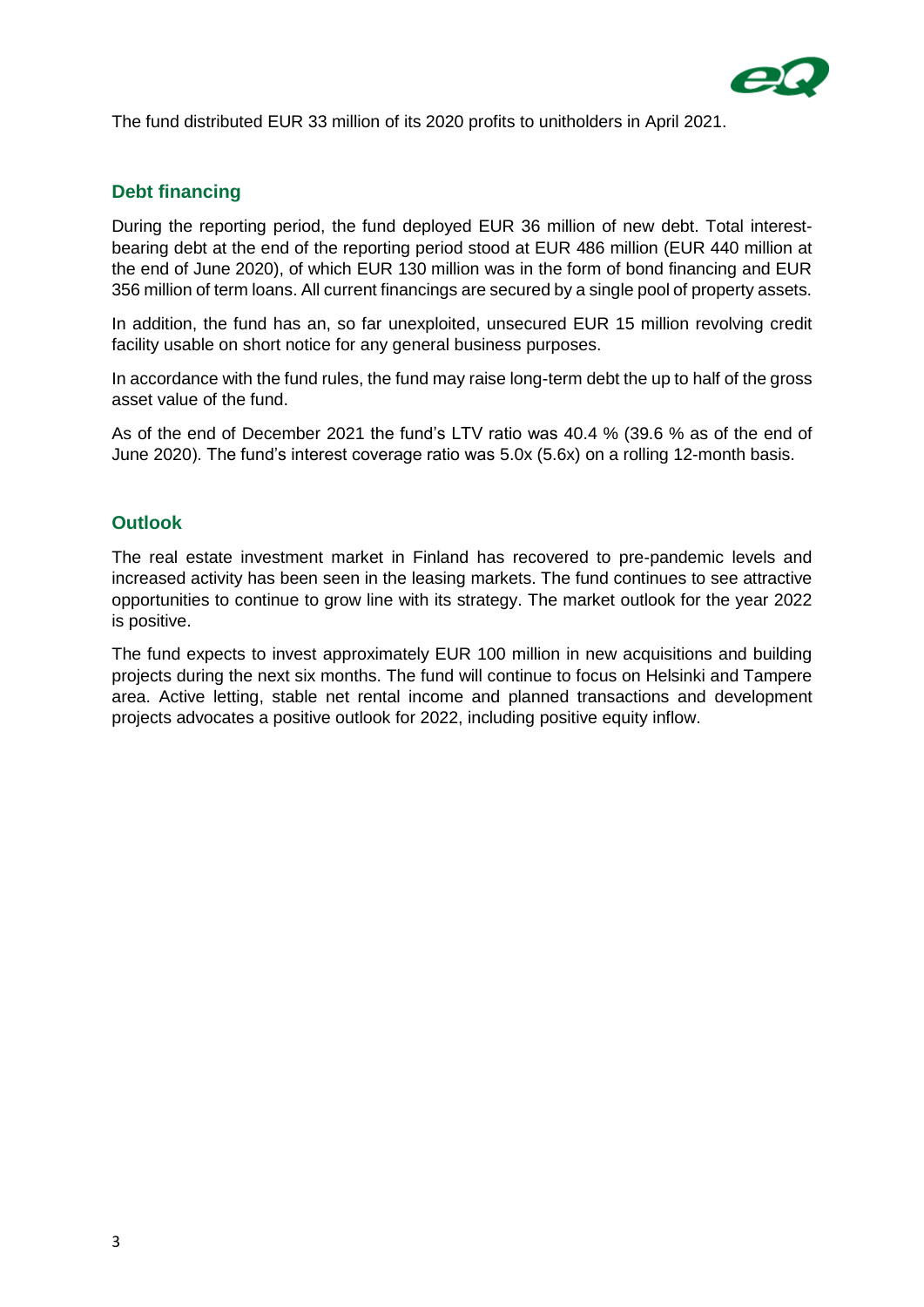

 $\overline{\mathbf{1}}$ 

# **eQ Liikekiinteistöt CONSOLIDATED INCOME STATEMENT 1.1.-31.12.2021**

| <b>Gross Rental Income</b>                                      | 68 750 077,98  |
|-----------------------------------------------------------------|----------------|
| Property operating expenses and expenses from leasing operation | -21 229 648,62 |
| <b>Net Rental Income</b>                                        | 47 520 429,36  |
|                                                                 |                |
| Property sale gains                                             | 13 627 861,85  |
| Unrealized profit (loss) for the period                         | 39 270 023,37  |
| Other operating gains                                           | 1715 446,78    |
| Fees to the management company and custodian                    | -15 879 050,40 |
| Other operating expenses                                        | -7 768 098,66  |
| <b>Operating Profit</b>                                         | 30 966 182,94  |
|                                                                 |                |
| Financial income                                                | 0,00           |
| Interest to financial institutions                              | -8 623 154,16  |
| Financial expenses                                              |                |
| <b>Profit before taxes</b>                                      | 69 863 458,14  |
|                                                                 | 0,00           |
| Profit for the period                                           | 69 863 458,14  |
|                                                                 |                |

| ICR for the preceeding 12 months | 5.0:1 |
|----------------------------------|-------|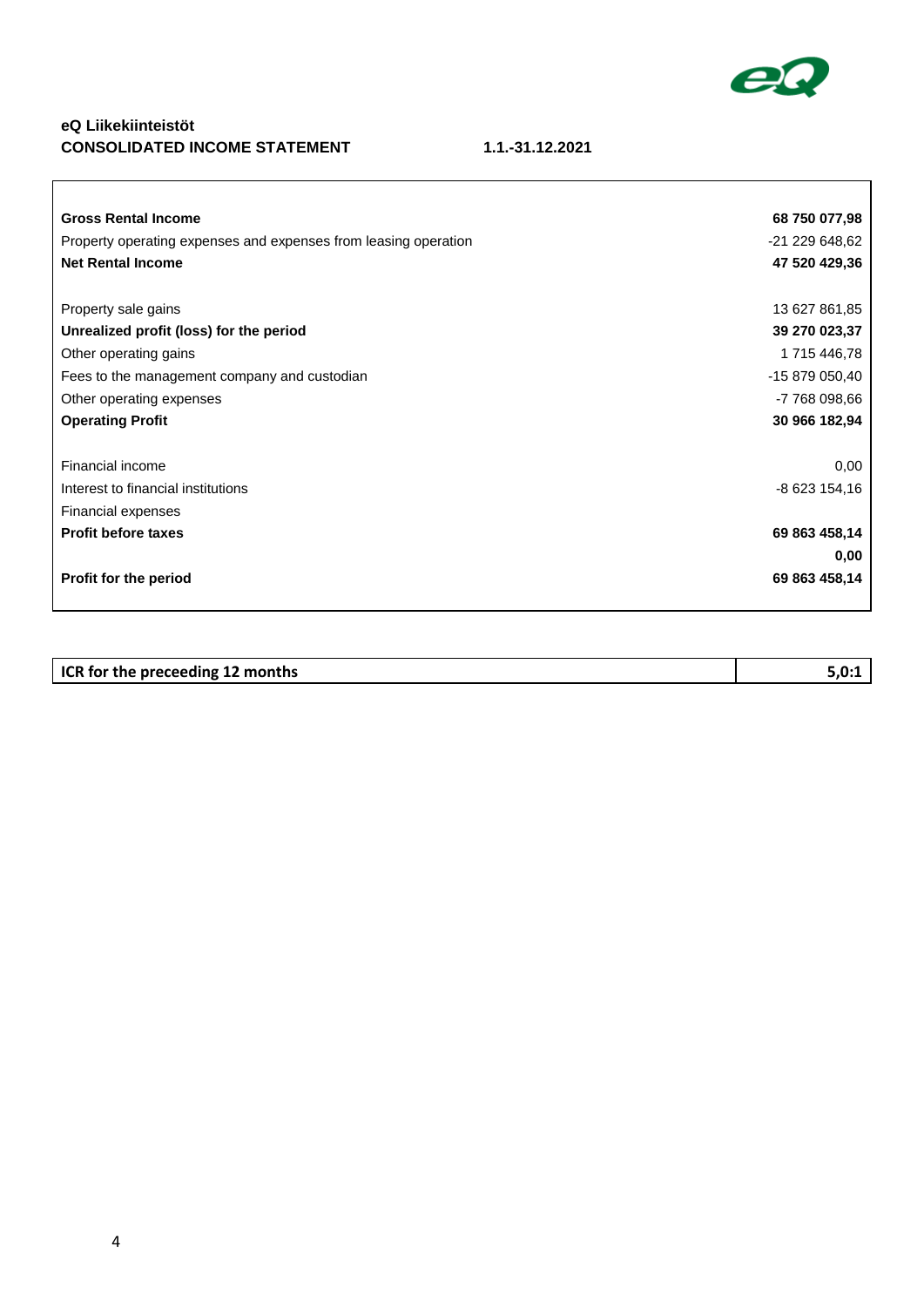

1 203 939 989,80

# **eQ Liikekiinteistöt CONSOLIDATED BALANCE**

#### **SHEET 31.12.2021**

| <b>ASSETS</b>                       |                                   |                  |
|-------------------------------------|-----------------------------------|------------------|
| NON-CURRENT ASSETS                  |                                   |                  |
| Investment properties               |                                   | 1 158 534 490,25 |
| Other intangible assets             |                                   | 15 004 718,18    |
|                                     |                                   |                  |
| <b>CURRENT</b><br><b>ASSETS</b>     |                                   |                  |
| Short-term receivables              |                                   |                  |
|                                     | Other receivables                 | 56 877 138,31    |
|                                     | Prepayments and accrued income    |                  |
|                                     |                                   |                  |
| CASH AND CASH EQUIVALENTS           |                                   | 30 400 781,37    |
| <b>TOTAL ASSETS</b>                 |                                   | 1 260 817 128,11 |
|                                     |                                   |                  |
| <b>EQUITY AND LIABILITIES</b>       |                                   |                  |
| <b>FUND VALUE</b>                   |                                   |                  |
| Fund assets                         |                                   | 690 191 383,66   |
| <b>Distributions</b>                |                                   | -32 989 407,12   |
| Profit for the previous periods     |                                   | -10 218 185,00   |
| Profit for the period               |                                   | 69 863 458,14    |
| TOTAL FUND VALUE                    |                                   | 716 847 249,67   |
|                                     |                                   |                  |
| <b>LIABILITIES</b>                  |                                   |                  |
| Long-term liabilities               |                                   |                  |
|                                     | Loans from financial institutions | 356 000 000,00   |
|                                     | Long-term<br>liabilities          | 130 000 000,00   |
|                                     |                                   |                  |
| Short-term<br>liabilities           |                                   |                  |
|                                     | Other liabilities                 | 15 414 797,70    |
|                                     | Accruals and deferred income      | 42 555 080,73    |
| <b>TOTAL</b><br><b>LIABILITIES</b>  |                                   |                  |
| <b>TOTAL EQUITY AND LIABILITIES</b> |                                   | 1 260 817 128,10 |
|                                     |                                   |                  |
|                                     |                                   |                  |
| INTEREST-BEARING LIABILITIES        |                                   | 486 000 000,00   |